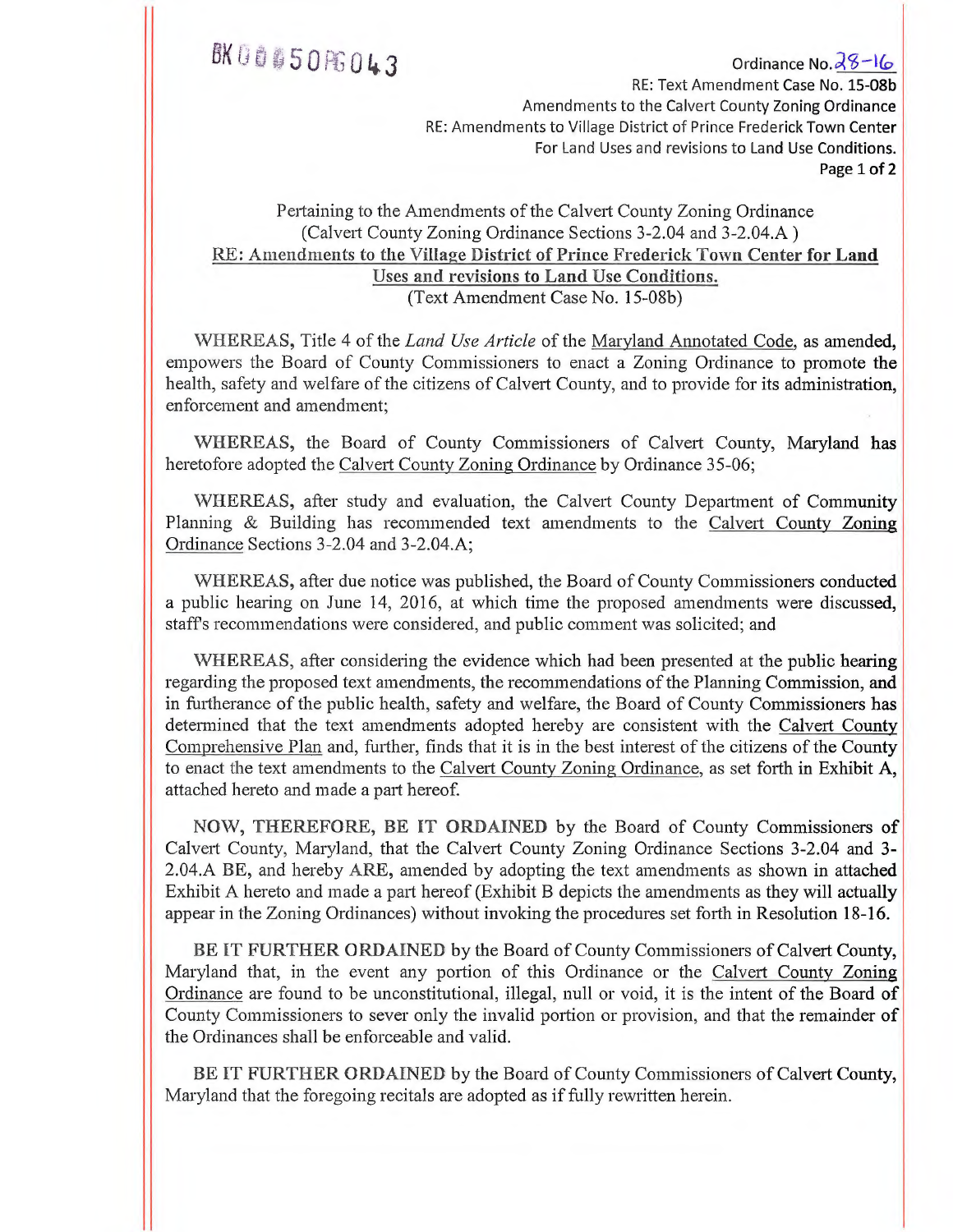<sup>14</sup>Ordinance No. 0?8---) (.13 RE: Text Amendment Case No. 15-08b Amendments to the Calvert County Zoning Ordinance RE: Amendments to Village District of Prince Frederick Town Center For Land Uses and revisions to Land Use Conditions. Page 2 of 2

BE IT FURTHER ORDAINED by the Board of County Commissioners of Calvert County, Maryland that this amendatory Ordinance shall be effective upon recordation and without publication of a fair summary, but not sooner than 10 days after the public hearing.

DONE, this 26<sup>th</sup> day of July 2016 by the Board of County Commissioners of Calvert County, Maryland.

| Aye:                 | Commissioners Hart, Hejl, Nutter, Slaughenhoupt, and Weems |
|----------------------|------------------------------------------------------------|
| Nay:                 | None                                                       |
| Absent/Abstain: None |                                                            |

Approved for form and legal sufficiency by:

John B. Norris, IH, County Attorney

### ATTEST: BOARD OF COUNTY COMMISSIONERS OF CALVERT COUNTY, MARYLAND

Evan K. Slaughenhøupt Jr., Presiden

Tom Hejl, Vice-President

Mike Hart

Pat Nutter

Steven R. Weems

| Received for Record 7/27 2016                                                                                                                                                                                                 |                               |
|-------------------------------------------------------------------------------------------------------------------------------------------------------------------------------------------------------------------------------|-------------------------------|
| $a^1$ $a^2$ $b^3$ $a^3$ $a^3$ $a^2$ $a^3$ $a^4$ $a^5$ $a^7$ $a^8$ $a^8$ $a^9$ $a^8$ $a^9$ $a^8$ $a^9$ $a^9$ $a^8$ $a^9$ $a^9$ $a^9$ $a^9$ $a^9$ $a^8$ $a^9$ $a^9$ $a^9$ $a^9$ $a^9$ $a^9$ $a^9$ $a^9$ $a^9$ $a^9$ $a^9$ $a^9$ |                               |
|                                                                                                                                                                                                                               | recorded in Liber KPS No. 50  |
|                                                                                                                                                                                                                               | Folio 43 COUNTY COMMISSIONERS |
| ORDINANCES AND RESOLUTION.                                                                                                                                                                                                    |                               |

gatty P. Smith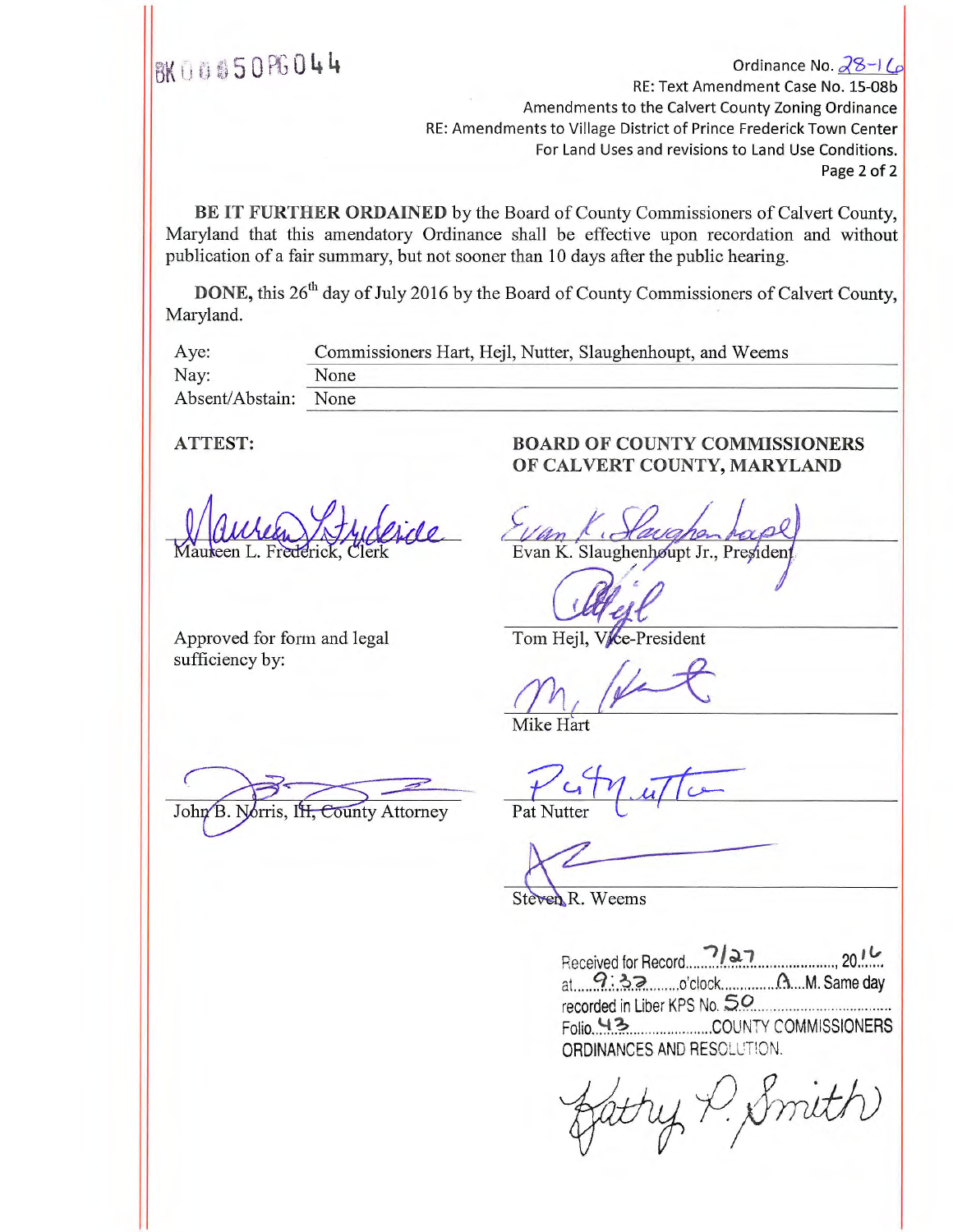# **BK00\$50PG045**

#### 3-2.04.A Prince Frederick Town Center Conditional Uses

The following are conditions imposed upon land uses indicated in Section 3-2.04, Table of Land Uses. If a use is listed as conditional in the Land Use Tables (indicated by a 'C' or an 'SC'), and no conditions are listed below, the conditions listed in Section 3-1 of the Calvert County Zoning Ordinance (CCZO) apply. The conditions listed below are unique to the Prince Frederick Town Center. Note: This section of the Prince Frederick Town Center Zoning Ordinance has been renumbered for consistency with the Calvert County Zoning Ordinance.

| Agricultural Use #15 | Farm Stand - See CCZO for conditions.                                                                                                                                                                                                                                                                                                                                                                                                                                                                                                                          |  |  |  |  |  |  |
|----------------------|----------------------------------------------------------------------------------------------------------------------------------------------------------------------------------------------------------------------------------------------------------------------------------------------------------------------------------------------------------------------------------------------------------------------------------------------------------------------------------------------------------------------------------------------------------------|--|--|--|--|--|--|
| Agricultural Use #27 | Veterinary Hospital or Clinic, Small Animals or Household Pets - See CCZO for conditions                                                                                                                                                                                                                                                                                                                                                                                                                                                                       |  |  |  |  |  |  |
| Residential Use #1   | Apartment, Accessory - See CCZO for conditions.                                                                                                                                                                                                                                                                                                                                                                                                                                                                                                                |  |  |  |  |  |  |
| Residential Use #5   | Bed & Breakfast Facility with up to 2 Bedrooms in Use - See CCZO for conditions.                                                                                                                                                                                                                                                                                                                                                                                                                                                                               |  |  |  |  |  |  |
| Residential Use #6   | Bed & Breakfast Facility with 3 to 5 Bedrooms in Use - See CCZO for conditions.                                                                                                                                                                                                                                                                                                                                                                                                                                                                                |  |  |  |  |  |  |
| Residential Use #7   | Boarding House, provided that the following conditions are met:                                                                                                                                                                                                                                                                                                                                                                                                                                                                                                |  |  |  |  |  |  |
|                      | 1.<br>An owner lives on the premises,                                                                                                                                                                                                                                                                                                                                                                                                                                                                                                                          |  |  |  |  |  |  |
|                      | The facility is a part of the dwelling unit with the exception that existing non-conforming guest<br>2.<br>houses may be used,                                                                                                                                                                                                                                                                                                                                                                                                                                 |  |  |  |  |  |  |
|                      | 3.<br>No separate kitchens are provided,                                                                                                                                                                                                                                                                                                                                                                                                                                                                                                                       |  |  |  |  |  |  |
|                      | 4.<br>Adequate off-street parking is provided,                                                                                                                                                                                                                                                                                                                                                                                                                                                                                                                 |  |  |  |  |  |  |
|                      | 5.<br>Fire Marshall and Health Department approvals are obtained, and                                                                                                                                                                                                                                                                                                                                                                                                                                                                                          |  |  |  |  |  |  |
|                      | 6.<br>An Occupancy Permit for such use is obtained.                                                                                                                                                                                                                                                                                                                                                                                                                                                                                                            |  |  |  |  |  |  |
| Residential Use #8   | Dwelling, Attached (Duplex, Triplex, Fourplex and Townhouse):                                                                                                                                                                                                                                                                                                                                                                                                                                                                                                  |  |  |  |  |  |  |
|                      | 1.<br>In Fairgrounds District, provided that at least 40 percent of the units on the site are single<br>family detached dwellings.                                                                                                                                                                                                                                                                                                                                                                                                                             |  |  |  |  |  |  |
|                      | 2.<br>In Entry District and Village District and New Town District provided that at least 50 percent<br>of the site is reserved for commercial, office or industrial use.                                                                                                                                                                                                                                                                                                                                                                                      |  |  |  |  |  |  |
|                      | 3.<br>In Forest District provided that dwelling units are part of a comprehensively designed<br>community where 30 percent of the dwelling units are single family detached, 30 percent are<br>single-family attached and 30 percent are multifamily. The remaining 10 percent may be any<br>of the above. The Planning Commission may waive this requirement if it can be demonstrated<br>that the proposed development will contribute to a housing mix within the Town Center as a<br>whole that is roughly equal to the required housing mix on the site.  |  |  |  |  |  |  |
| Residential Use #9   | Dwelling, Attached: Multi-Family:                                                                                                                                                                                                                                                                                                                                                                                                                                                                                                                              |  |  |  |  |  |  |
|                      | 1.<br>In Entry District, Village District and New Town District provided that at least 50 percent of the<br>site is reserved for commercial, office or industrial use.                                                                                                                                                                                                                                                                                                                                                                                         |  |  |  |  |  |  |
|                      | 2.<br>In Old Town Transition District provided that:                                                                                                                                                                                                                                                                                                                                                                                                                                                                                                           |  |  |  |  |  |  |
|                      | at least 50 percent of the site is reserved for commercial or office use (see footnote 1),<br>a.                                                                                                                                                                                                                                                                                                                                                                                                                                                               |  |  |  |  |  |  |
|                      | and<br>the site is immediately adjacent to Route 2/4 or Dares Beach Road.<br>b.                                                                                                                                                                                                                                                                                                                                                                                                                                                                                |  |  |  |  |  |  |
|                      | 3.<br>In Fairgrounds District provided that no more than 20 percent of the dwelling units on the site<br>are multi-family dwellings.                                                                                                                                                                                                                                                                                                                                                                                                                           |  |  |  |  |  |  |
|                      | 4.<br>In Forest District, provided that dwelling units are part of a comprehensively designed<br>community where 30 percent of the dwelling units are single family detached, 30 percent are<br>single-family attached and 30 percent are multifamily. The remaining 10 percent may be any<br>of the above. The Planning Commission may waive this requirement if it can be demonstrated<br>that the proposed development will contribute to a housing mix within the Town Center as a<br>whole that is roughly equal to the required housing mix on the site. |  |  |  |  |  |  |
| Residential Use #10  | Dwelling, Single-family Detached:                                                                                                                                                                                                                                                                                                                                                                                                                                                                                                                              |  |  |  |  |  |  |
|                      | 1.<br>In Old Town District, Old Town Residential District, Fairgrounds District, Village District and<br>Old Town Transition District provided that at least 50 percent of the length of the building is 20                                                                                                                                                                                                                                                                                                                                                    |  |  |  |  |  |  |

feet wide, excluding porches.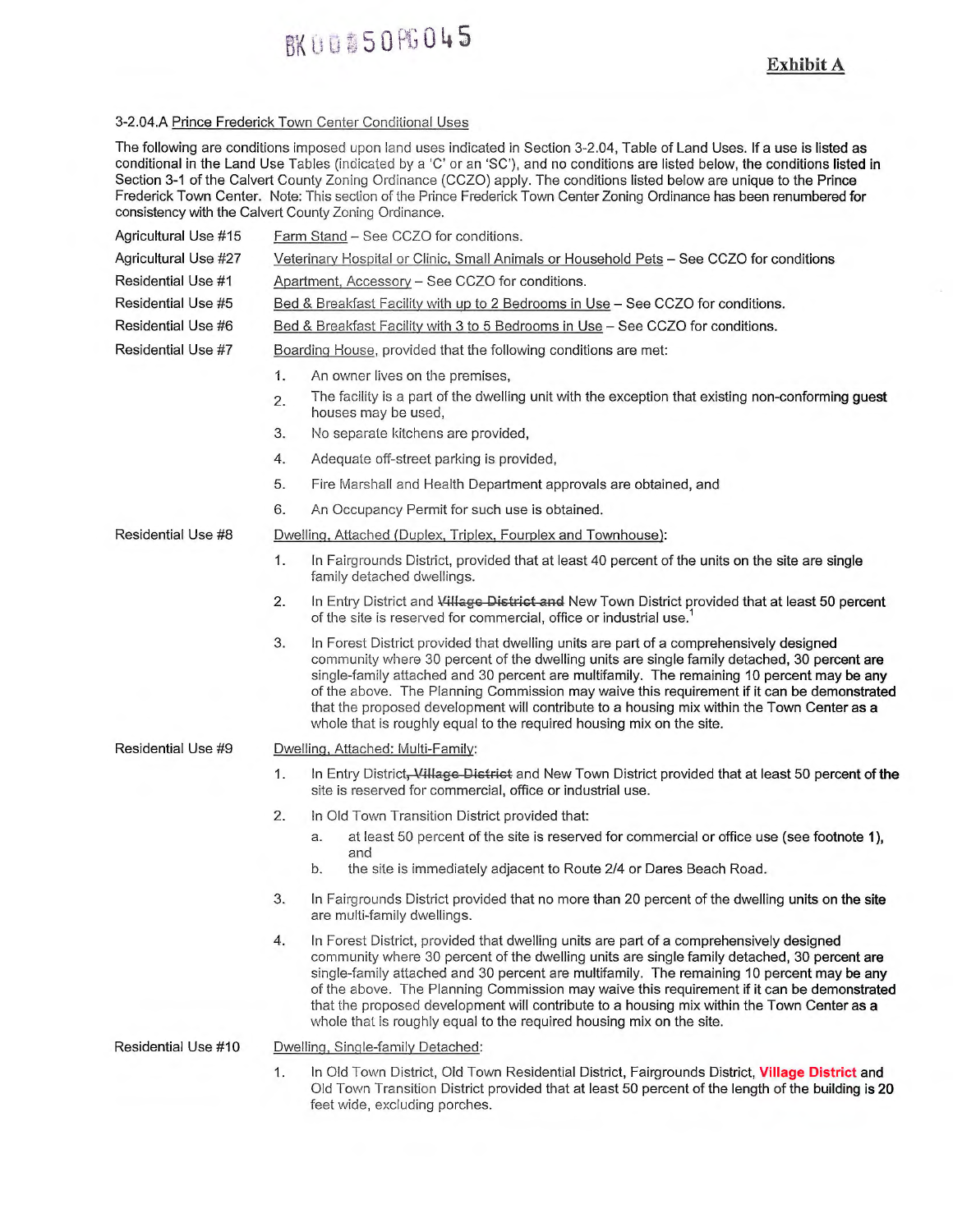## **BK00050PG046**

- 2. In Entry District, **Village District** and New Town District provided that
	- a. At least 50 percent of the site is reserved for commercial, office or industrial use' **and**
	- b. At least 50 percent of the length of the building is 20 feet wide, excluding porches.
- 3. In Forest District provided that:
	- a. dwelling units are part of a comprehensively designed community where 30 percent **of**  the dwelling units are single family detached, 30 percent are single-family attached **and**  30 percent are multifamily. The remaining 10 percent may be any of the above. **The**  Planning Commission may waive this requirement if it can be demonstrated that **the**  proposed development will contribute to a housing mix within the Town Center as a whole that is roughly equal to the required housing mix on the site, and
	- b. at least 50 percent of the length of the building is 20 feet wide, excluding porches.

 $1$  The requirement that at least 50 percent of the site be reserved for commercial office or industrial use may be waived if the Planning Commission determines that the site is not suitable for commercial use as measured in terms of generally recognized marketing standards. These standards include visibility, accessibility, potential site development costs, and neighboring uses.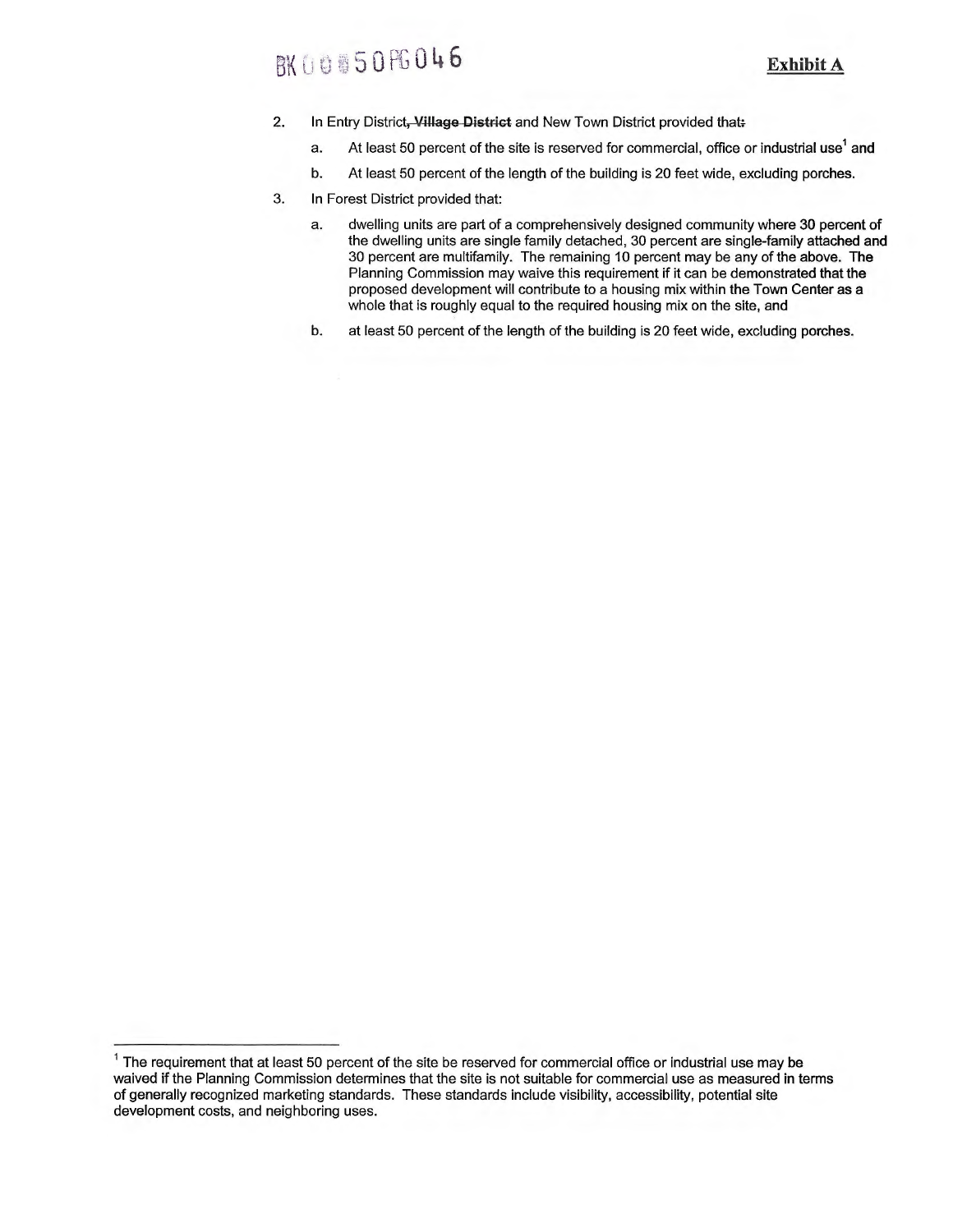|                         |                                                                    |                           | PRINCE FREDERICK TOWN CENTER          |                                        |                        |              |             |                           |               |
|-------------------------|--------------------------------------------------------------------|---------------------------|---------------------------------------|----------------------------------------|------------------------|--------------|-------------|---------------------------|---------------|
| USE<br>$\boldsymbol{H}$ | 3-2.04 PRINCE FREDERICK TABLE OF LAND USES -<br><b>RESIDENTIAL</b> | <b>OLD</b><br><b>TOWN</b> | <b>OLD TOWN</b><br><b>RESIDENTIAL</b> | <b>OLD TOWN</b><br><b>TRANSITIONAL</b> | FAIR-<br><b>GROUND</b> | ENTRY        | VILLAGE     | <b>NEW</b><br><b>TOWN</b> | <b>FOREST</b> |
| 1.                      | Apartment, Accessory                                               | $\mathsf{C}$              | $\mathsf C$                           | $\mathsf{C}$                           | $\mathsf C$            | $\mathsf{C}$ | $\mathbf C$ | $\mathsf{C}$              | C             |
| 2.                      | Apartment, Accessory for Resident Watchman/Caretaker               |                           |                                       |                                        |                        |              |             |                           |               |
| 3.                      | Apartment, Attached to a Business (3/25/08)                        |                           |                                       |                                        |                        |              |             |                           |               |
| 4.                      | <b>Assisted Living Facility</b>                                    | P                         | $\mathsf{P}$                          | P                                      | P                      | P            | P           | P                         | P             |
| 5.                      | Bed & Breakfast Facility with up to 2 Bedrooms in Use              | $\mathbf C$               | $\mathsf C$                           | $\mathsf{C}$                           | C                      | C            | С           | C                         | C             |
| 6.                      | Bed & Breakfast Facility with 3 to 5 Bedrooms in Use               | $\mathsf{C}$              | $\mathsf{C}$                          | $\mathsf C$                            | C                      | C            | $\mathsf C$ | $\mathsf{C}$              | C             |
| 7.                      | <b>Boarding House</b>                                              | $\mathbf C$               | $\mathbf C$                           | $\mathbf C$                            | $\mathbf C$            | $\mathsf{C}$ | $\mathbf C$ | $\mathsf{C}$              | $\mathbf C$   |
| 8.                      | Dwelling, Attached (Duplex, Triplex, Fourplex and<br>Townhouse)    | P                         |                                       | P                                      | C                      | C            | CP          | C                         | C             |
| 9.                      | Dwelling, Attached: Multi-family                                   |                           |                                       | C                                      | $\mathsf{C}$           | $\mathsf{C}$ | <b>CP</b>   | C                         | C.            |
| 10.                     | Dwelling, Single Family Detached                                   | C                         | C                                     | $\mathsf C$                            | C                      | C            | C           | C                         | C.            |
| 11.                     | Group Home                                                         | P                         | $\mathsf{P}$                          | P                                      | P                      | P            | P           | P                         | P             |
| 12.                     | Liveaboards                                                        |                           |                                       |                                        |                        |              |             |                           |               |
| 13.                     | Lodgers in Residence (no more than 3)                              | P                         | $\mathsf{P}$                          | $\mathsf{P}$                           | P                      | P            | P           | $\mathsf{P}$              | Ρ             |
| 14.                     | Manufactured Home Community                                        |                           |                                       |                                        |                        |              |             |                           | C             |
| 15.                     | Manufactured Home for Resident Watchman/Caretaker                  |                           |                                       |                                        |                        |              |             |                           |               |
| 16.                     | Manufactured Home on Individual Lot                                |                           |                                       |                                        |                        |              |             |                           |               |
| 17.                     | Manufactured Home or Recreational Vehicle (Emergency)              | C                         | C                                     | $\mathsf{C}$                           | $\mathsf{C}$           | $\mathsf C$  | C           | $\mathsf C$               | C             |
| 18.                     | Manufactured Home Subdivision                                      |                           |                                       |                                        |                        |              |             |                           | C             |
| 19.                     | Manufactured Home, Farm                                            |                           |                                       | C                                      | $\mathsf{C}$           | C            | C           | С                         | С             |
| 20.                     | <b>Tenant House</b>                                                |                           | $\mathbf C$                           | C                                      | C                      | $\mathsf{C}$ | C           | C                         | C             |
| 21.                     | Tenant Houses, Additional (no more than 2 additional)              |                           |                                       | SC                                     | SC                     | SC           | <b>SC</b>   | <b>SC</b>                 | <b>SC</b>     |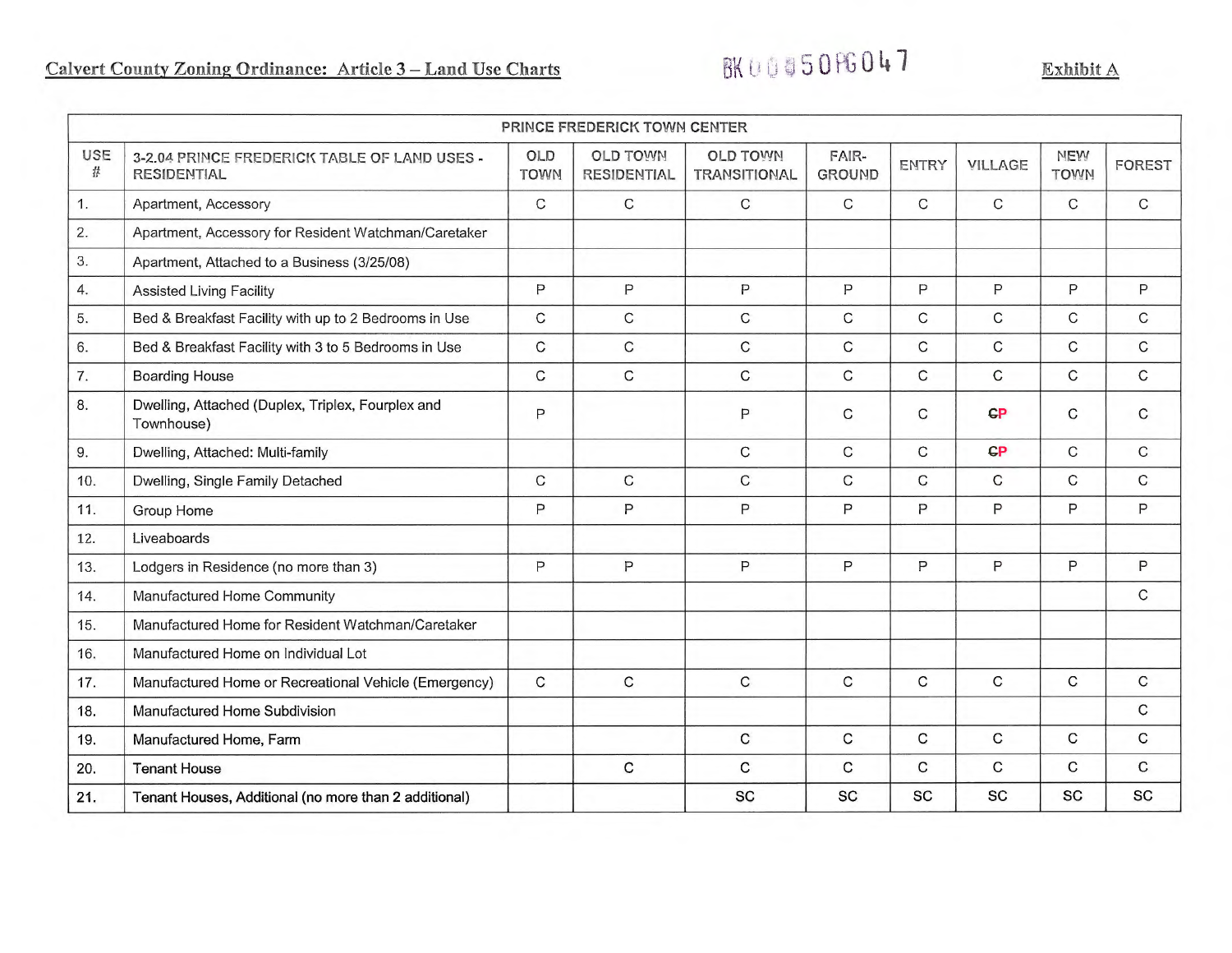## BK 060 $50$  FG 048

#### 3-2.04.A Prince Frederick Town Center Conditional Uses

The following are conditions imposed upon land uses indicated in Section 3-2.04, Table of Land Uses. If a use is listed as conditional in the Land Use Tables (indicated by a 'C' or an 'SC'), and no conditions are listed below, the conditions listed in Section 3-1 of the Calvert County Zoning Ordinance (CCZO) apply. The conditions listed below are unique to the Prince Frederick Town Center. Note: This section of the Prince Frederick Town Center Zoning Ordinance has been renumbered for consistency with the Calvert County Zoning Ordinance.

| Agricultural Use #15 | Farm Stand - See CCZO for conditions.                                                                                                                                                                                                                                                                                                                                                                                                                                                                                                                          |  |  |  |  |  |  |
|----------------------|----------------------------------------------------------------------------------------------------------------------------------------------------------------------------------------------------------------------------------------------------------------------------------------------------------------------------------------------------------------------------------------------------------------------------------------------------------------------------------------------------------------------------------------------------------------|--|--|--|--|--|--|
| Agricultural Use #27 | Veterinary Hospital or Clinic, Small Animals or Household Pets - See CCZO for conditions                                                                                                                                                                                                                                                                                                                                                                                                                                                                       |  |  |  |  |  |  |
| Residential Use #1   | Apartment, Accessory - See CCZO for conditions.                                                                                                                                                                                                                                                                                                                                                                                                                                                                                                                |  |  |  |  |  |  |
| Residential Use #5   | Bed & Breakfast Facility with up to 2 Bedrooms in Use - See CCZO for conditions.                                                                                                                                                                                                                                                                                                                                                                                                                                                                               |  |  |  |  |  |  |
| Residential Use #6   | Bed & Breakfast Facility with 3 to 5 Bedrooms in Use - See CCZO for conditions.                                                                                                                                                                                                                                                                                                                                                                                                                                                                                |  |  |  |  |  |  |
| Residential Use #7   | Boarding House, provided that the following conditions are met:                                                                                                                                                                                                                                                                                                                                                                                                                                                                                                |  |  |  |  |  |  |
|                      | 1.<br>An owner lives on the premises,                                                                                                                                                                                                                                                                                                                                                                                                                                                                                                                          |  |  |  |  |  |  |
|                      | The facility is a part of the dwelling unit with the exception that existing non-conforming guest<br>2.<br>houses may be used,                                                                                                                                                                                                                                                                                                                                                                                                                                 |  |  |  |  |  |  |
|                      | No separate kitchens are provided,<br>3.                                                                                                                                                                                                                                                                                                                                                                                                                                                                                                                       |  |  |  |  |  |  |
|                      | Adequate off-street parking is provided,<br>4.                                                                                                                                                                                                                                                                                                                                                                                                                                                                                                                 |  |  |  |  |  |  |
|                      | 5.<br>Fire Marshall and Health Department approvals are obtained, and                                                                                                                                                                                                                                                                                                                                                                                                                                                                                          |  |  |  |  |  |  |
|                      | 6.<br>An Occupancy Permit for such use is obtained.                                                                                                                                                                                                                                                                                                                                                                                                                                                                                                            |  |  |  |  |  |  |
| Residential Use #8   | Dwelling, Attached (Duplex, Triplex, Fourplex and Townhouse):                                                                                                                                                                                                                                                                                                                                                                                                                                                                                                  |  |  |  |  |  |  |
|                      | 1.<br>In Fairgrounds District, provided that at least 40 percent of the units on the site are single<br>family detached dwellings.                                                                                                                                                                                                                                                                                                                                                                                                                             |  |  |  |  |  |  |
|                      | In Entry District and New Town District provided that at least 50 percent of the site is reserved<br>2.<br>for commercial, office or industrial use.                                                                                                                                                                                                                                                                                                                                                                                                           |  |  |  |  |  |  |
|                      | In Forest District provided that dwelling units are part of a comprehensively designed<br>3.<br>community where 30 percent of the dwelling units are single family detached, 30 percent are<br>single-family attached and 30 percent are multifamily. The remaining 10 percent may be any<br>of the above. The Planning Commission may waive this requirement if it can be demonstrated<br>that the proposed development will contribute to a housing mix within the Town Center as a<br>whole that is roughly equal to the required housing mix on the site.  |  |  |  |  |  |  |
| Residential Use #9   | Dwelling, Attached: Multi-Family:                                                                                                                                                                                                                                                                                                                                                                                                                                                                                                                              |  |  |  |  |  |  |
|                      | In Entry District and New Town District provided that at least 50 percent of the site is reserved<br>1.<br>for commercial, office or industrial use.                                                                                                                                                                                                                                                                                                                                                                                                           |  |  |  |  |  |  |
|                      | 2.<br>In Old Town Transition District provided that:                                                                                                                                                                                                                                                                                                                                                                                                                                                                                                           |  |  |  |  |  |  |
|                      | at least 50 percent of the site is reserved for commercial or office use (see footnote 1),<br>a.                                                                                                                                                                                                                                                                                                                                                                                                                                                               |  |  |  |  |  |  |
|                      | and<br>the site is immediately adjacent to Route 2/4 or Dares Beach Road.<br>b.                                                                                                                                                                                                                                                                                                                                                                                                                                                                                |  |  |  |  |  |  |
|                      | 3.<br>In Fairgrounds District provided that no more than 20 percent of the dwelling units on the site<br>are multi-family dwellings.                                                                                                                                                                                                                                                                                                                                                                                                                           |  |  |  |  |  |  |
|                      | 4.<br>In Forest District, provided that dwelling units are part of a comprehensively designed<br>community where 30 percent of the dwelling units are single family detached, 30 percent are<br>single-family attached and 30 percent are multifamily. The remaining 10 percent may be any<br>of the above. The Planning Commission may waive this requirement if it can be demonstrated<br>that the proposed development will contribute to a housing mix within the Town Center as a<br>whole that is roughly equal to the required housing mix on the site. |  |  |  |  |  |  |
| Residential Use #10  | Dwelling, Single-family Detached:                                                                                                                                                                                                                                                                                                                                                                                                                                                                                                                              |  |  |  |  |  |  |
|                      | In Old Town District, Old Town Residential District, Fairgrounds District, Village District and<br>1.<br>Old Town Transition District provided that at least 50 percent of the length of the building is 20<br>feet wide, excluding porches.                                                                                                                                                                                                                                                                                                                   |  |  |  |  |  |  |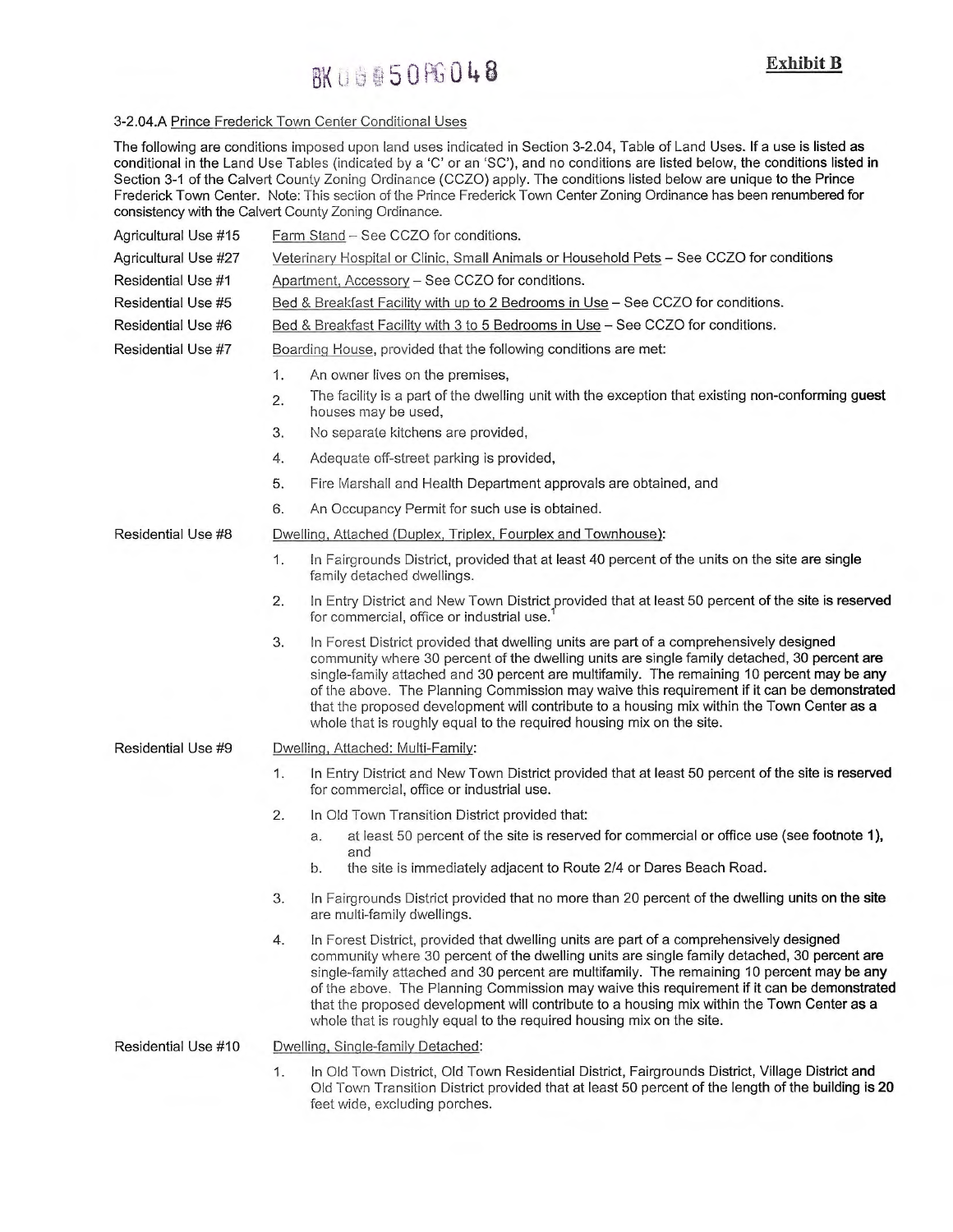### **BK00650FG049**

**Exhibit B** 

- 2. In Entry District and New Town District provided that:
	- a. At least 50 percent of the site is reserved for commercial, office or industrial use<sup>1</sup> and
	- b. At least 50 percent of the length of the building is 20 feet wide, excluding porches.
- 3. In Forest District provided that:
	- a. dwelling units are part of a comprehensively designed community where 30 percent of the dwelling units are single family detached, 30 percent are single-family attached and 30 percent are multifamily. The remaining 10 percent may be any of the above. The Planning Commission may waive this requirement if it can be demonstrated that the proposed development will contribute to a housing mix within the Town Center as a whole that is roughly equal to the required housing mix on the site, and
	- b. at least 50 percent of the length of the building is 20 feet wide, excluding porches.

 $1$  The requirement that at least 50 percent of the site be reserved for commercial office or industrial use may be waived if the Planning Commission determines that the site is not suitable for commercial use as measured in terms of generally recognized marketing standards. These standards include visibility, accessibility, potential site development costs, and neighboring uses.